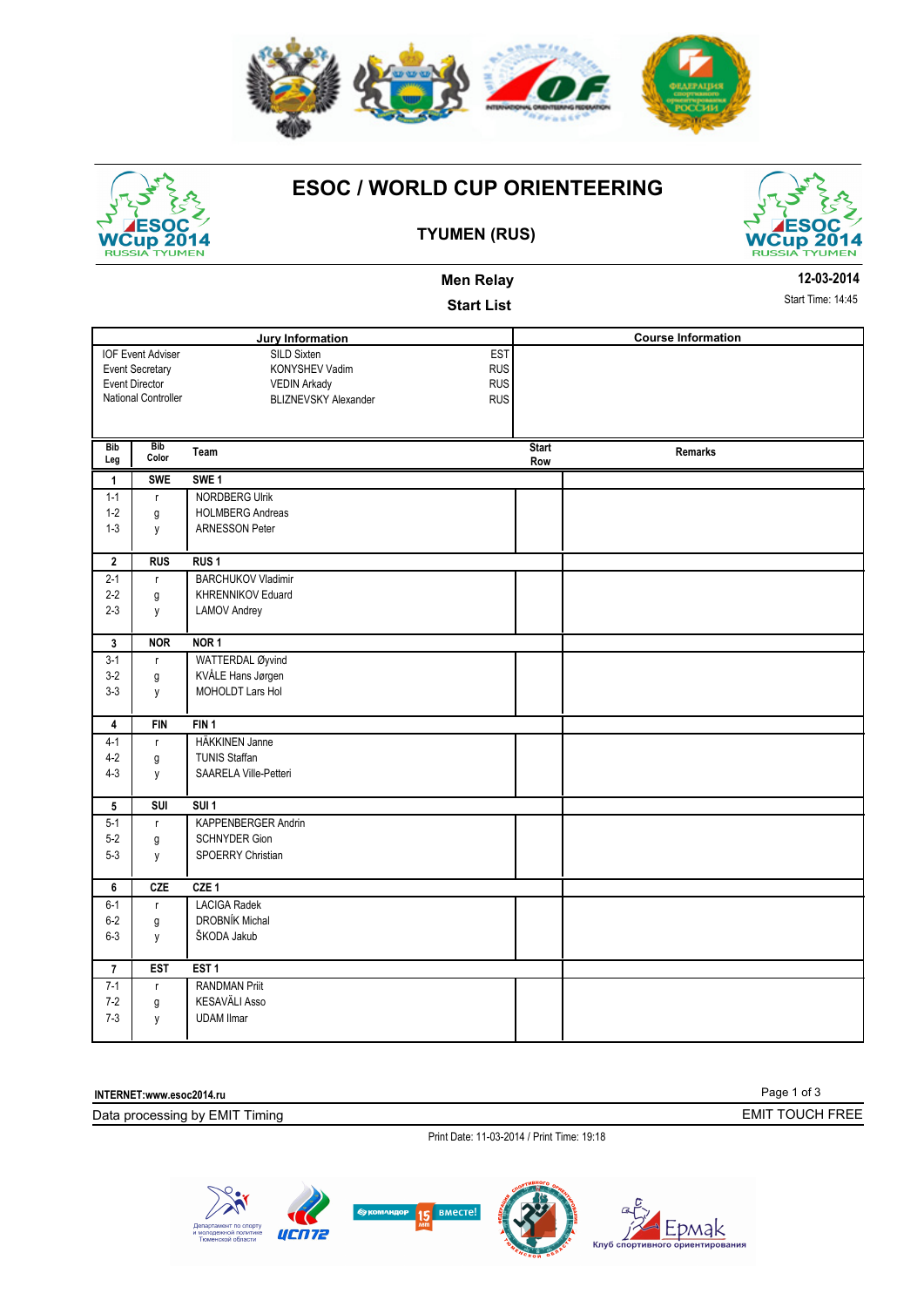



## **ESOC / WORLD CUP ORIENTEERING**



**12-03-2014** Start Time: 14:45

#### **TYUMEN (RUS)**

**Men Relay Start List** 

| <b>Bib</b><br>Leg | <b>Bib</b><br>Color | Team                    | <b>Start</b><br>Row | Remarks |
|-------------------|---------------------|-------------------------|---------------------|---------|
| 8                 | KAZ                 | KAZ <sub>1</sub>        |                     |         |
| $8 - 1$           | $\mathsf{r}$        | SOROKIN Mikhail         |                     |         |
| $8-2$             | g                   | LILICHENKO Vitaliy      |                     |         |
| $8 - 3$           | y                   | <b>TOKBAEV Aslan</b>    |                     |         |
|                   |                     |                         |                     |         |
| 9                 | LAT                 | LAT <sub>1</sub>        |                     |         |
| $9 - 1$           | $\mathsf{r}$        | <b>KIVLENIEKS Raivo</b> |                     |         |
| $9 - 2$           | g                   | <b>NEIMANIS Nauris</b>  |                     |         |
| $9 - 3$           | y                   | <b>VEITS Toms</b>       |                     |         |
|                   |                     |                         |                     |         |
| 10                | <b>SWE</b>          | SWE <sub>2</sub>        |                     |         |
| $10-1$            | $\mathsf{r}$        | HAMMARBERG Martin       |                     |         |
| $10-2$            | g                   | <b>BLOMGREN Erik</b>    |                     |         |
| $10-3$            | у                   | <b>ROST Erik</b>        |                     |         |
|                   |                     |                         |                     |         |
| 11                | <b>RUS</b>          | RUS <sub>2</sub>        |                     |         |
| $11 - 1$          | $\mathsf{r}$        | TOLSTOPYATOV Vadim      |                     |         |
| $11-2$            | g                   | <b>VESELOV Kirill</b>   |                     |         |
| $11-3$            | y                   | <b>GRIGORIEV Andrey</b> |                     |         |
| 12                | <b>NOR</b>          | NOR <sub>2</sub>        |                     |         |
| $12 - 1$          |                     | SAETRA Ove              |                     |         |
| $12 - 2$          | $\mathsf{r}$        | <b>HAVERSTAD Sindre</b> |                     |         |
| $12-3$            | g                   |                         |                     |         |
|                   | y                   | MADSLIEN Jørgen         |                     |         |
| 13                | GER                 | GER <sub>1</sub>        |                     |         |
| $13-1$            | $\mathsf{r}$        | KOHLSCHMIDT Bernd       |                     |         |
|                   |                     |                         |                     |         |
|                   |                     |                         |                     |         |
|                   |                     |                         |                     |         |
| 14                | <b>ROU</b>          | ROU <sub>1</sub>        |                     |         |
| $14-1$            | $\mathsf{r}$        | <b>CSUCS Klaus</b>      |                     |         |
| $14-2$            | g                   | SZEP Zoltan             |                     |         |
|                   |                     |                         |                     |         |
|                   |                     |                         |                     |         |
| 15                | <b>FIN</b>          | FIN <sub>2</sub>        |                     |         |
| $15-1$            | $\mathsf{r}$        | PUKEMA Hannu-Pekka      |                     |         |
| $15-2$            | g                   | LINNAINMAA Tero         |                     |         |
|                   |                     |                         |                     |         |
|                   |                     |                         |                     |         |

Page 2 of 3 Data processing by SSF Timing **INTERNET:www.esoc2014.ru**  Print Date: 11-03-2014 / Print Time: 19:18 EMIT TOUCH FREE